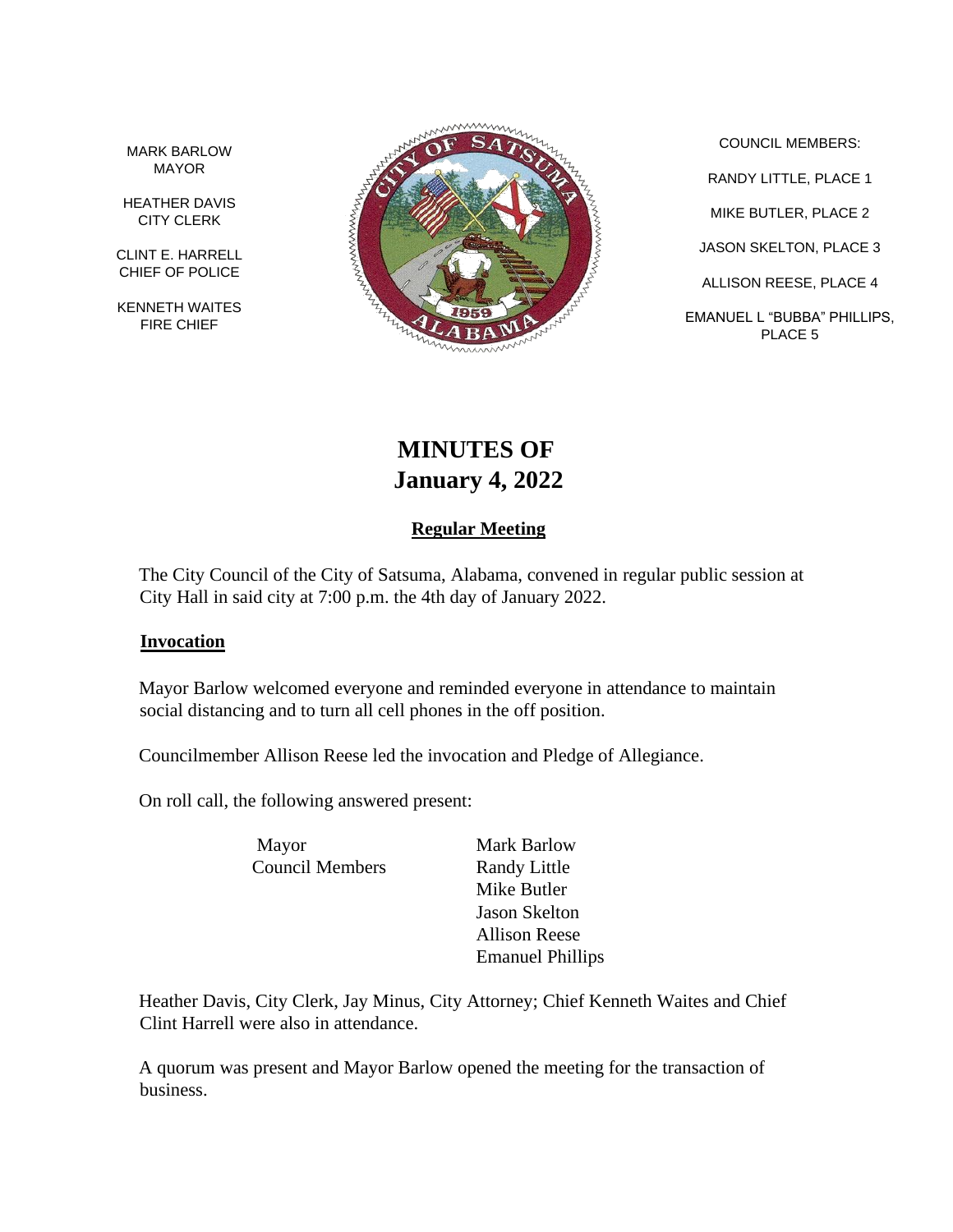## **Agenda**

On a motion made by Councilmember Reese and seconded by Councilmember Little, the motion carried unanimously and the agenda was passed.

## **Approval of Minutes**

Mayor Barlow presented the minutes from the Regular Meeting held on December 21, 2021. Councilmember Randy Little made a motion to approve the minutes as presented. Councilmember Phillips seconded the motion and the motion carried unanimously.

#### **Recognitions**

None

## **Visitors**

Judy Callen with the Women's Club came before council to request an update on the agreement between the Women's Club and the City of Satsuma. After discussion, Mayor Barlow asked that they return to the February 1, 2022 meeting for a hopeful resolution.

#### **Mayor's and Council's Reports:**

#### **Mayor's Report**

Mayor Barlow expressed his condolences to several families on the death of their loved ones throughout the City of Satsuma.

Mayor Barlow reported that there would be a tournament at Steele Creek this coming weekend held by the Alabama Bass Federation.

Mayor Barlow reported that a tree fell in Baldwin Square and it had to be attended to in as an emergency to prevent anything happening to anyone.

Mayor Barlow stated that he would prepare a letter of agreement with Civil Southeast on the TAP project.

Mayor Barlow stated that the water and sewer project on I65 Service Road and South Oak Drive is still ongoing.

Mayor Barlow reported that the contract with Cara Stallman as the grant writer had been corrected and would be signed.

Mayor Barlow stated that the city employees did a great job during the previous holidays and wanted to thank them for a job well done.

Mayor Barlow stated that the project at Steele Creek has gotten started and going well.

# **Public Services – Councilmember Little**

Councilmember Little reported that the seniors are still meeting on Tuesdays and Thursdays and have about 12-15 people participating currently. He also stated the Covid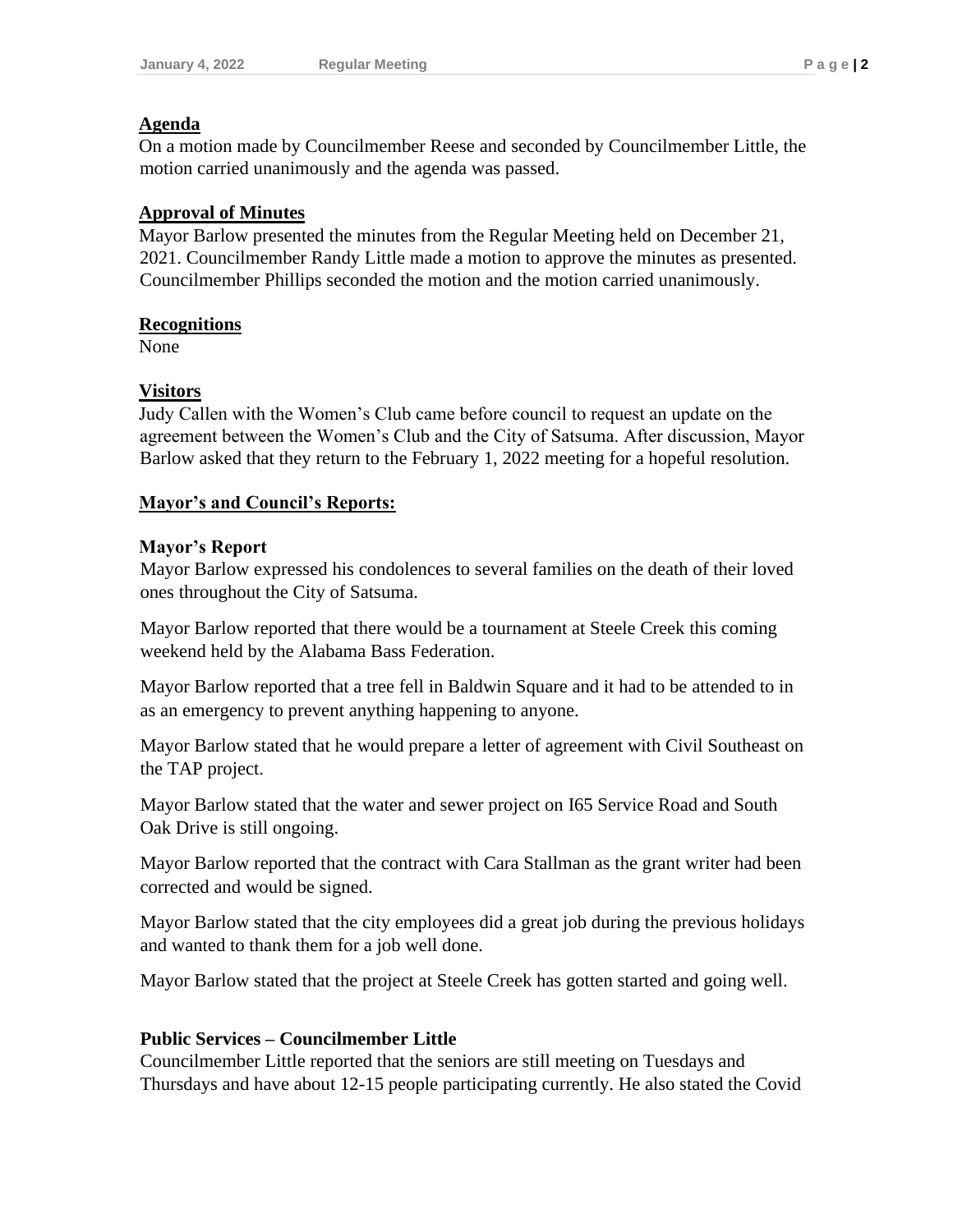situation is still being watched and the city may have to address the attendance if things change.

Councilmember Little stated that meals on wheels delivered 714 meals, that two new applications have been received and the senior van made 35 trips to various appointments.

#### **Public Safety – Councilmember Butler**

Councilmember Butler stated that there were 950 calls for fire during the 2021 year.

Councilmember Butler also stated he had received a donation from a local citizen and that gift of \$10 would be donated to a local Church.

Councilmember Butler reported that the Fire Department had submitted a grant and hopefully they will hear something soon.

#### **Administration – Councilmember Skelton**

Councilmember Skelton stated that at this time he had nothing to discuss.

#### **Parks & Recreation – Councilmember Reese**

Councilmember Reese reported that renovations began at Steele Creek Lodge.

Councilmember Reese gave an update on the repairs at the tennis courts. The contractor will be getting with us on the start date soon.

Councilmember Reese stated that she had gotten a quote and design for the sign at the Bark Park.

Councilmember Reese stated that she had asked Mayor Barlow to get some assistance at the Babe Ruth field to have the fence moved to allow for more parking.

Councilmember Reese reported that on Thursday January 6, 2022 there will be a book signing at the library at 11AM. There will also be a Medicare education class on Tuesday January 18, 2022 at several different times.

#### **Public Works – Councilmember Phillips**

Councilmember Phillips reported public works department has been cleaning up around Steele Creek landing and surrounding area. The piers and pavilion were pressure washed and the azaleas were trimmed. The outside of the Community Center was pressure washed as well as the gate and post at the entrance. Public Works also took down the old wooden fence at Steele Creek Lodge.

Councilmember Phillips reported that public works leveled off the parking lot at the kayak launch and noticed that over the weekend it had been messed up. He asked Police Chief Harrell to close patrol the area for anyone damaging the parking lot.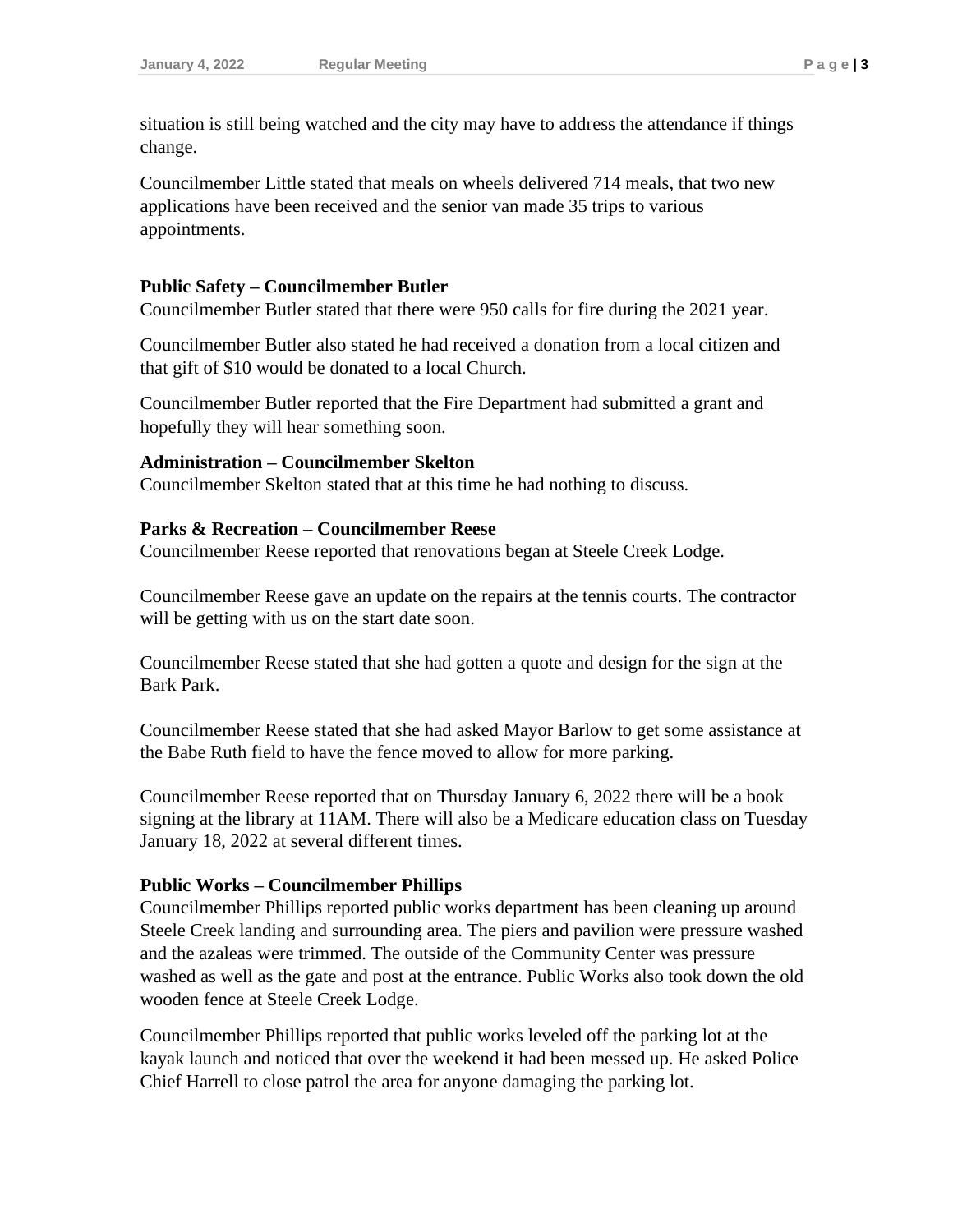Councilmember Phillips stated that the repairs to the Ford F-550, leaf vacuum, chipper truck were made.

Councilmember Phillips also stated that the road grader had been scheduled to come to do some work around the city. He also stated that as previously mentioned by Mayor Barlow, the tree at Baldwin Square was taken down as an emergency after it fell.

## **Items for Consideration**

## **A. Consideration of payment of the bills in the amount of \$42,046.52**

On a motion by Councilmember Phillips and seconded by Councilmember Little with all voting "aye" Council unanimously approved and the motion carried.

## **B. Discussion and consideration of ratifying the hiring of Mark Strong as a full-time police officer effective Jan 1, 2022.**

On a motion by Councilmember Butler and seconded by Councilmember Reese with all voting "aye" Council unanimously approved and the motion carried.

# **C. Discussion and consideration of approving a transfer of Christel Grimes as a full-time jailer/dispatcher from the City of Creola.**

On a motion by Councilmember Butler and seconded by Councilmember Little with all voting "aye" Council unanimously approved and the motion carried.

# **D. Discussion and consideration of proposed settlement in Satsuma vs. Endo.**

On a motion by Councilmember Reese and seconded by Councilmember Butler to go into executive session to discuss a litigation matter to not last longer than 15 minutes. With all voting "yes" at a roll call, Council unanimously approved and the motion was passed. Council returned from executive session at 7:42P.M. With a motion by Councilmember Reese to accept the settlement in the amount of \$8,303.00 and seconded by Councilmember Phillips with all voting "aye", Council unanimously approved and the motion carried.

# **E. Discussion and consideration of incentive pay for three contract employees and two professional service employees.**

On a motion by Councilmember Phillips and seconded by Councilmember Little with all voting "aye" Council unanimously approved and the motion carried

## **F. Discussion and consideration of resignation from Ofc. Christopher McLean in good standing effective December 31, 2021.**

On a motion by Councilmember Reese and seconded by Councilmember Little with all voting "aye" Council unanimously approved and the motion carried

# **Resolutions, Ordinances, Orders & Other Business**